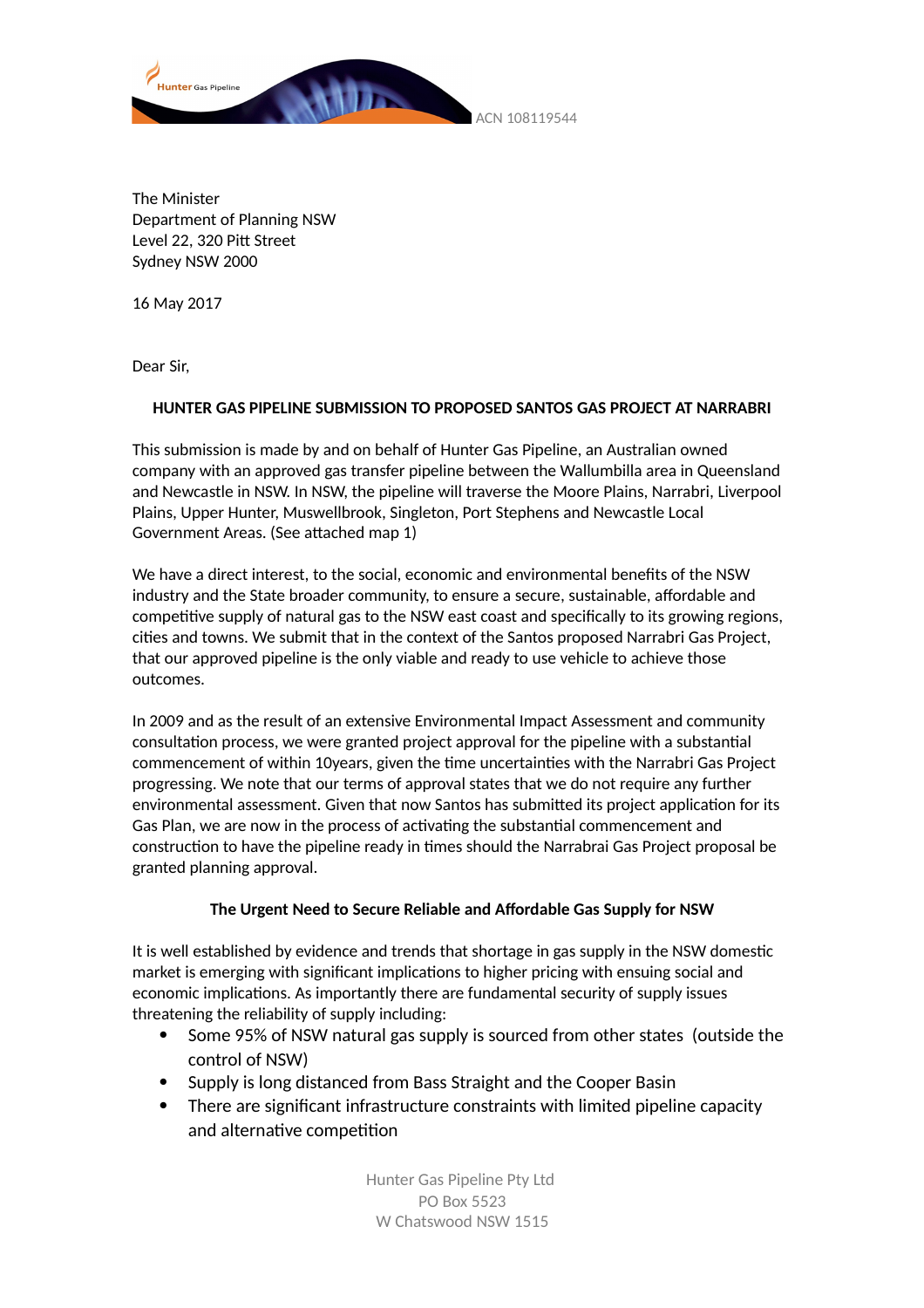

The resultant outcomes are domestic shortages worsening, particularly in light of population growth and increasing demand, and upward pressure on prices to industry and consumers. (See attached graphs 2&3).

There is no doubt that securing an adequate and sustainable domestic gas supply is of an immediate priority. Hunter Gas Pipeline advocates an immediate proactive response.

### **The Santos Narrabrai Gas Project Must be in Public & Community Interest**

We have examined the Environmental Impact assessment associated with the proposed gas project at Narrabri, and we believe it addresses relevant site specific environmental and amenity issues. Whilst we appreciate that the proposals are

The subject of independent evaluation and considerations of issues raised by the community, we are of the view that a key aspect of the assessment and as applicable to the approval should ensuring **statutorily and beyond doubt** that the gas produced by the project should feed the NSW domestic markets and contribute to facilitating industry growth particularly in the region, and ease supply shortfalls and price pressure. This we submit is an essential test of meeting the public interest test of the approval requirements in NSW. Santos states in its Environmental Impact Statement that the gas will be made available to the NSW market 'via a high-pressure gas transmission pipeline which would connect to the existing Moomba to Sydney gas pipeline '. It also states that the pipeline is not part of this

current approval.

Hunter Gas pipeline is strongly of the view that the Santos proposals do not meet the public interest test as per the above, and specifically given that:

- Santos has previously made similar commitments in its 2009 Environmental Impact assessment for an LNG plant and did not fulfil those commitments. See (attachment 4) extract from 2009 GLNG EIS where Santos gave undertakings that it would not draw gas from the Domestic Market, yet it has been some 60% of its GLNG gas exports from the Domestic Market (see attachments 5&6). The assessment and decision making should not and could nor rely on such vague, unreliable and untested statements.
- The contemplated Santos pipeline has yet to undergo a planning approval process as well community consultation. Its environmental, amenity and community acceptance credentials are yet to be established if at all.
- The approval of the gas project will be as a minimum perceived as pre empting the approval of the pipeline without proper planning assessment consideration, affecting the credibility of the process.
- More importantly, the Santos pipeline approach contravenes a basic tenor of the NSW Planning and Assessment regime, that **alternative and feasible alternatives should be considered.** The approved ready to go Hunter gas Pipeline is clearly an alternative that can deliver the public benefits without the uncertainties, community costs in terms of amenity and environmental impacts associated with an unnecessary alternative pipeline. In addition, the Hunter Gas Pipeline will deliver better and more value adding outcomes to regional NSW (see attached map1).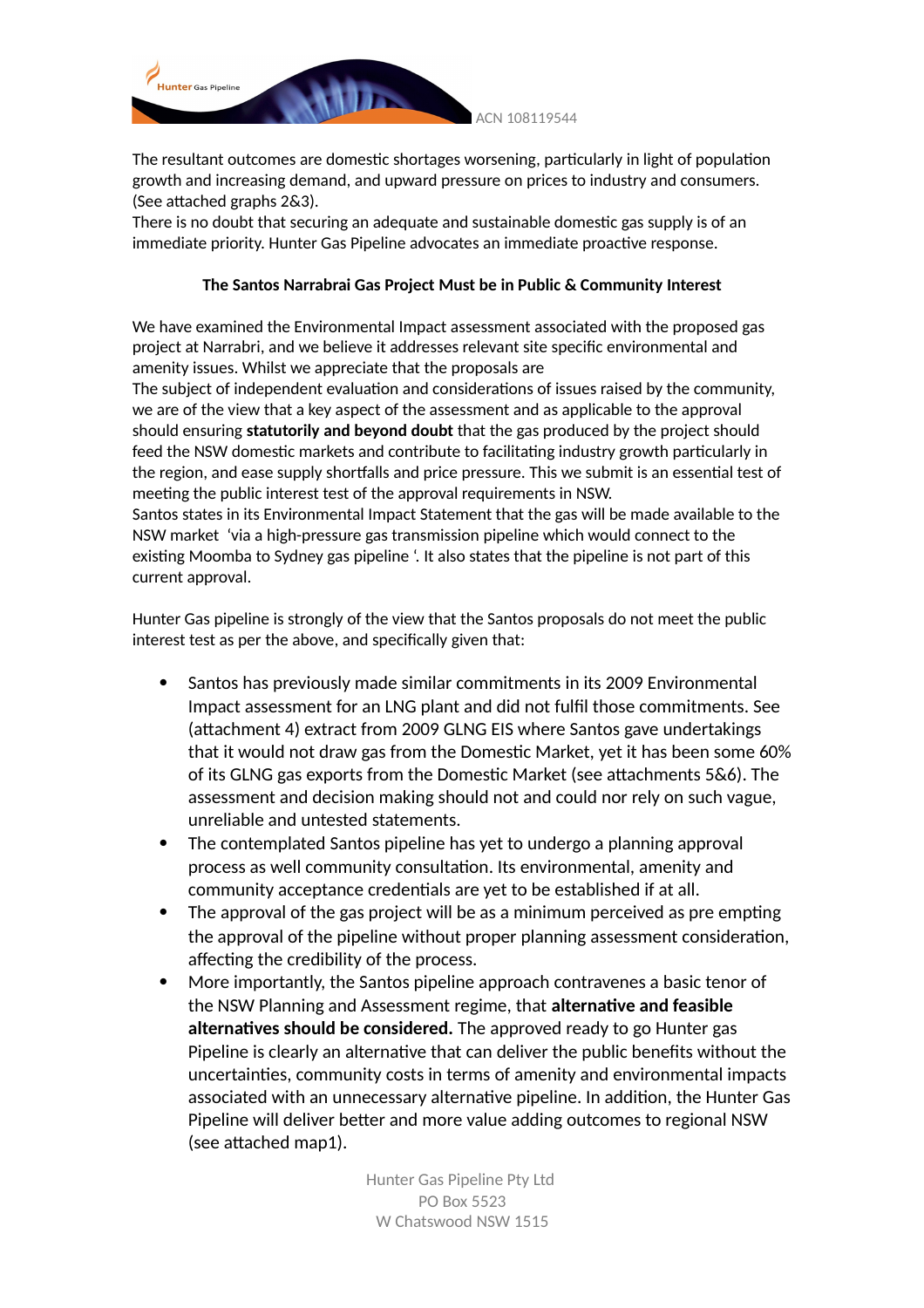

### **The Hunter Gas Pipeline must be considered as an integral component of any approval for the Narrabri Gas Plant**

Hunter Gas pipeline strongly submits that approving the Santos Narrabri Gas plant in isolation will not be in the public interest unless it is demonstrated and guaranteed without doubt that the plant will supply the domestic NSW market through an established available mechanism. Past undertakings and practices demonstrate the failure of gas producers including Santos to provide such public benefits.

The approved pipeline must, for procedural and merit base validity be considered as integrated as an essential component for the Santos Narrabri project , otherwise its approval is of little benefit to the community of NSW .

#### **The urgency of project development within a reasonable time**

Due to the urgent need for gas for NSW homes and businesses, together with the need for gas to underpin the electricity grid in times of high demand, it would be prudent to condition the development of the Santos Project to commence supplying gas within a reasonable time. Timelines with "use it or lose it" conditions in order to encourage timely development and supply to the Domestic NSW Market should be supplied to this project.

We wish to confirm that Hunter Gas Pipeline Pty Ltd has not made any political donations in the last 4 years.

Should you have any questions or queries please do not hesitate to contact me.

Yours faithfully,

Garbis Simonian

Managing Director

Mobile: 0414273334 Email: gsimonian@westonal.com.au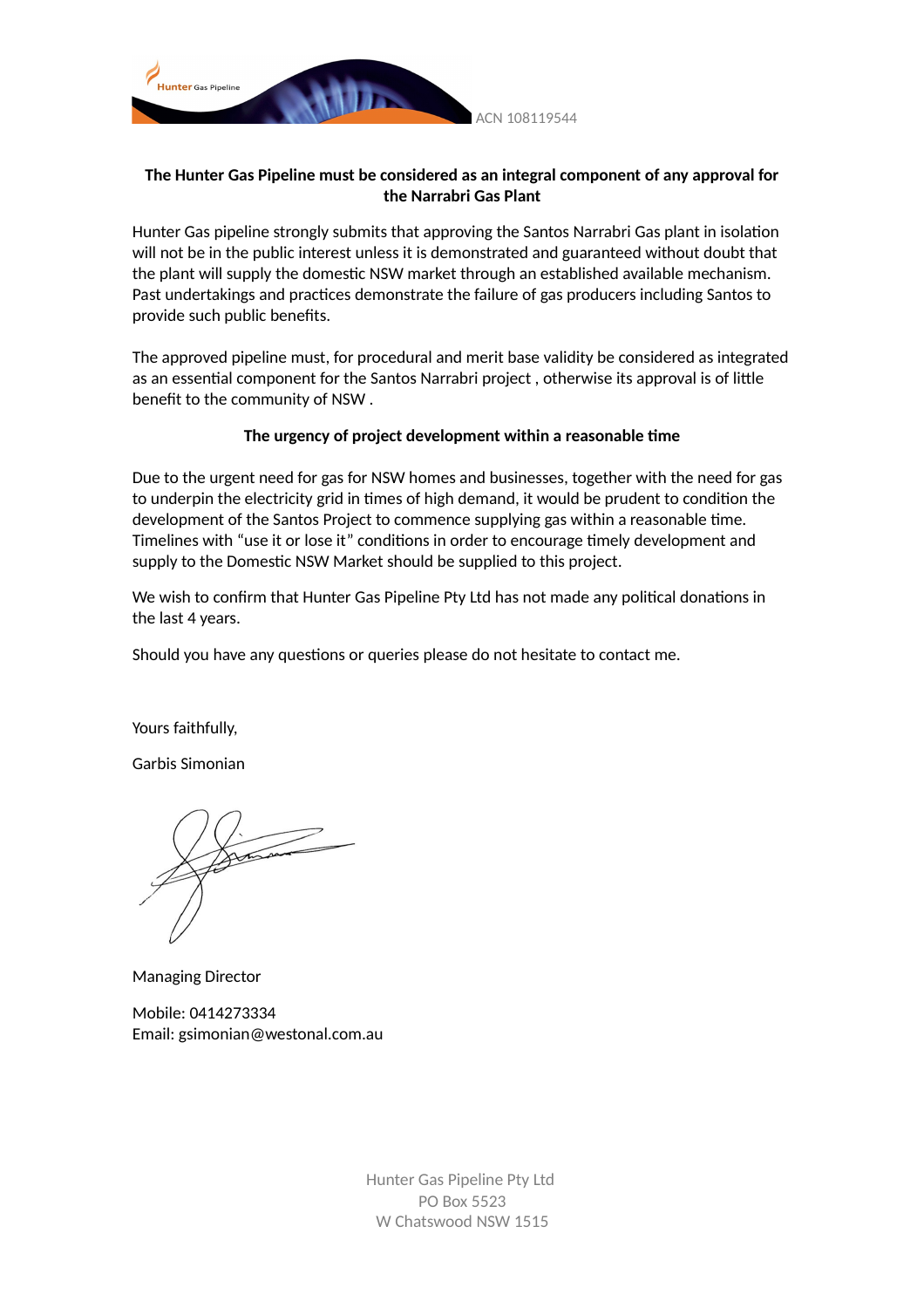



**Attachment 1**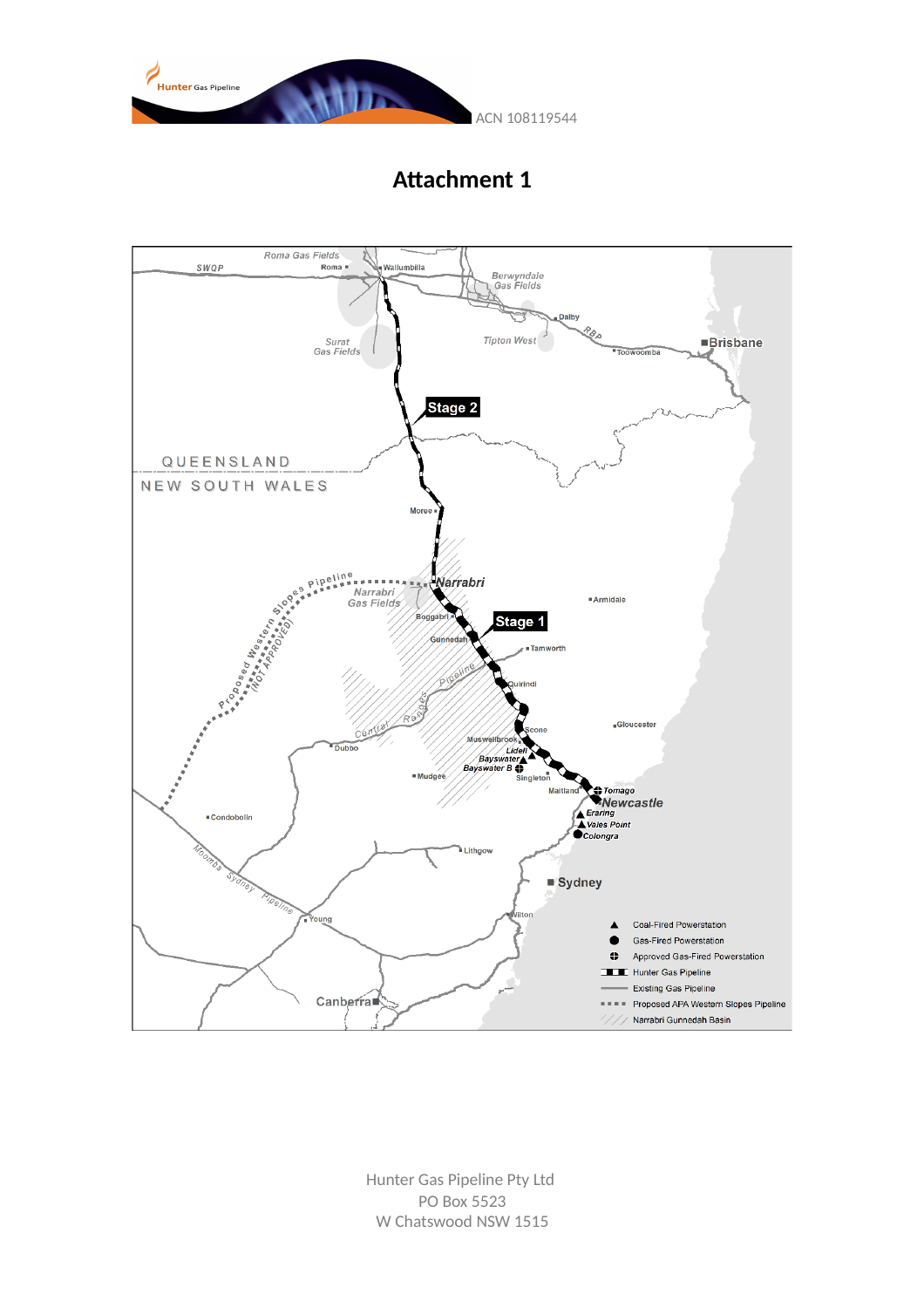

**Attachment 2**



## **Attachment 3**

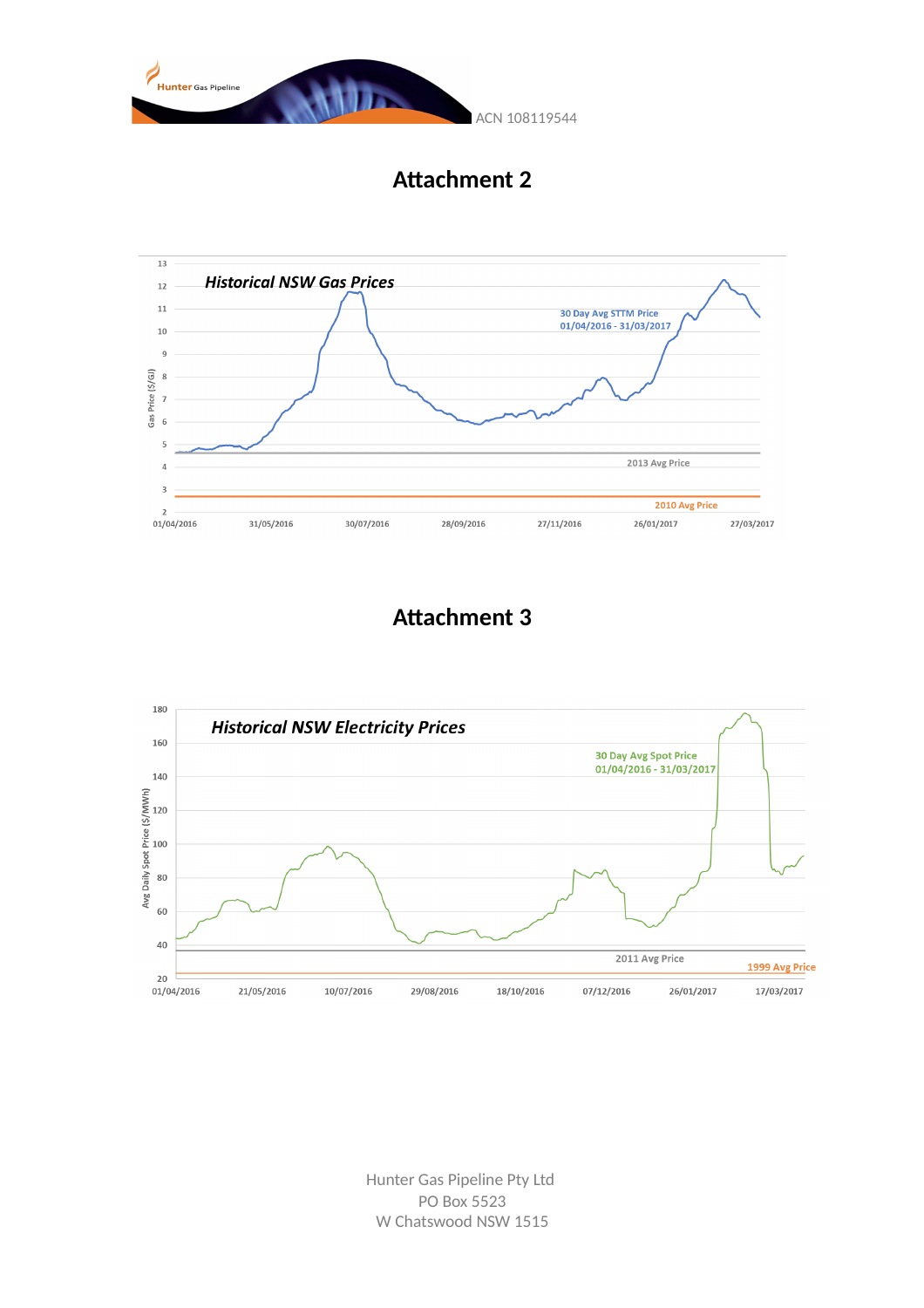



#### *Coal Seam Gas*

The CSG industry has undergone a significant transformation in the last twelve years, with rapid increases in supply, particularly in Queensland (see Figure 6.15.3). There has been much activity among the companies actively exploring and developing new CSG reserves. Mergers and acquisitions have resulted in many of the smaller companies being purchased by larger ones, with the three largest companies, Origin Energy, Santos and BHP Billiton accounting for over 60 % of total CSG production (Australian Energy Regulator, 2007).



Source: Australian Energy Regulator, 2007.

#### **Figure** Error! No text of specified style in document.**.1 Australian Coal Seam Gas Production (1996 – 2006)**

#### Domestic Gas Market Developments

By 2004-05, CSG already accounted for over 60 % of Queensland's gas market, a total of 49 PJ. Combined CSG production in Queensland and NSW was 58 PJ in 2004-05, but by 2007 had already reached 113 PJ (Robertson, 2008). By 2029-30 CSG production is predicted to reach 529 PJ, an increase of 469 % on 2007 production (ABARE, 2007).

Companies involved in CSG are rapidly developing projects to extract and distribute CSG in order to meet growth in gas demand. Other key players already in production include Origin Energy, Arrow Energy and the Queensland Gas Company.

Origin Energy has CSG projects in the Peat, Spring Gully, Fairview, and Walloon fields, and has large areas under exploration. Around 70 % of its proven and probable reserves are CSG (Origin Energy, undated).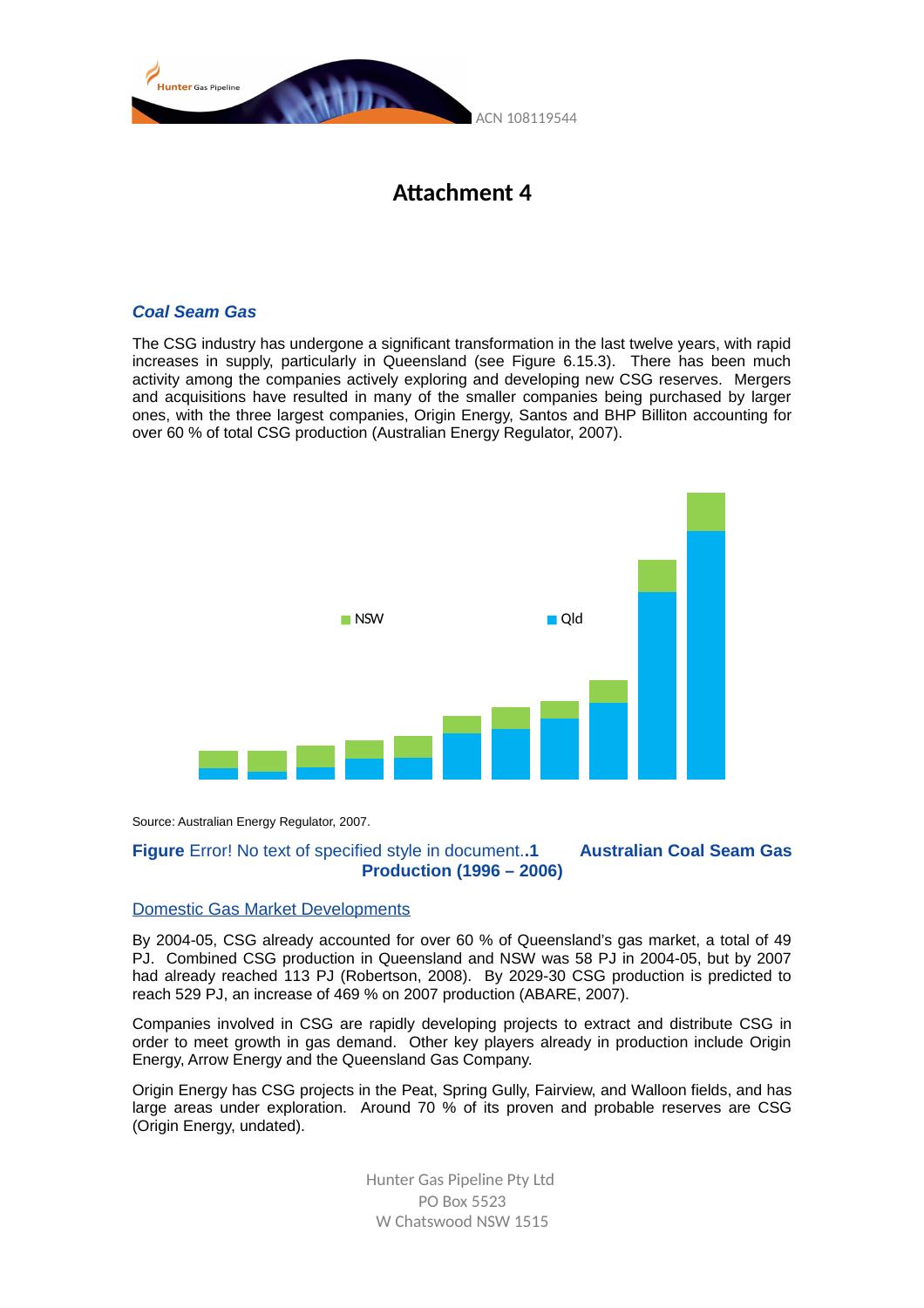

Arrow Energy is producing over 80 terajoules of CSG per day from its operations in the Daandine, Kogan North, Moranbah and Tipton West gas fields. It has already built one power station to run on CSG at Daandine, and another, Braemar 2, is in development (Oil and Gas Gazette, 2008).

The Queensland Gas Company has operations in the Berwyndale South gas field, providing CSG to the Swanbank E and Braemar power stations, an operation in development at the Argyle-Kenya gas field, and more exploration sites. Future projects being investigated include several power stations and a gas pipeline from the Surat Basin to New South Wales (Queensland Gas Company, 2008).

Molopo Australia Limited is producing CSG from two production licences located in the Mungi gas field, and has authority to prospect over almost 2,000 km<sup>2</sup> more (Molopo Australia Limited, undated).

#### Export CSG Developments

In addition to the development of CSG fields to supply domestic gas markets, there are a number of projects either committed (in one case) or under consideration that involve the export of LNG produced from CSG. All of these proposals for Queensland are large scale projects. Aside from this project, the other projects are:

- Gladstone LNG Pty Ltd and Arrow Energy are considering the construction of an LNG facility based on coal seam capacity with an initial export capacity of 1.5 Mtpa. Initial exports are envisaged by the project proponent to commence in 2011. A second phase of the project will raise production capacity to 3 Mtpa.
- The Queensland Curtis LNG: QGC and BG Group are studying a proposal for an LNG production facility to process coal seam gas. Production is envisaged to be between 3 and 4 Mtpa initially, subsequently increasing to 12 Mtpa.
- The Project Sun LNG facility is a joint venture involving the Sojitz Corp and Sunshine Gas Ltd. The proponents are studying a proposal to construct an LNG facility with an initial production capacity of 0.5 Mtpa, subsequently increasing to 1.5 Mtpa. The proponents intend to commence construction in 2009 with production commencing in early 2012.
- Origin and ConocoPhillips are also proposing an LNG production facility to process coal seam gas. This involves a 50/50 joint venture with Origin operating the CSG fields and ConocoPhillips operating the LNG facility. Phase 1 of the project will involve the construction of two 3.5 Mtpa LNG trains. A second phase involving the construction of two more 3.5 Mtpa trains will take project production capacity to 14 Mtpa. Production is planned to commence in 2014.
- The Southern Cross LNG Project (LNG Impel) is a somewhat different proposal. It involves the development of an open access LNG terminal of up to 3.5 Mtpa capacity with an initial 1.3 train to be completed by 2013.

In the event that all of these projects were to proceed along with the GLNG Project, at full capacity they will have a combined production and export of LNG of 44 Mtpa. This compares with Australian exports of LNG in 2007 of 15.2 mt.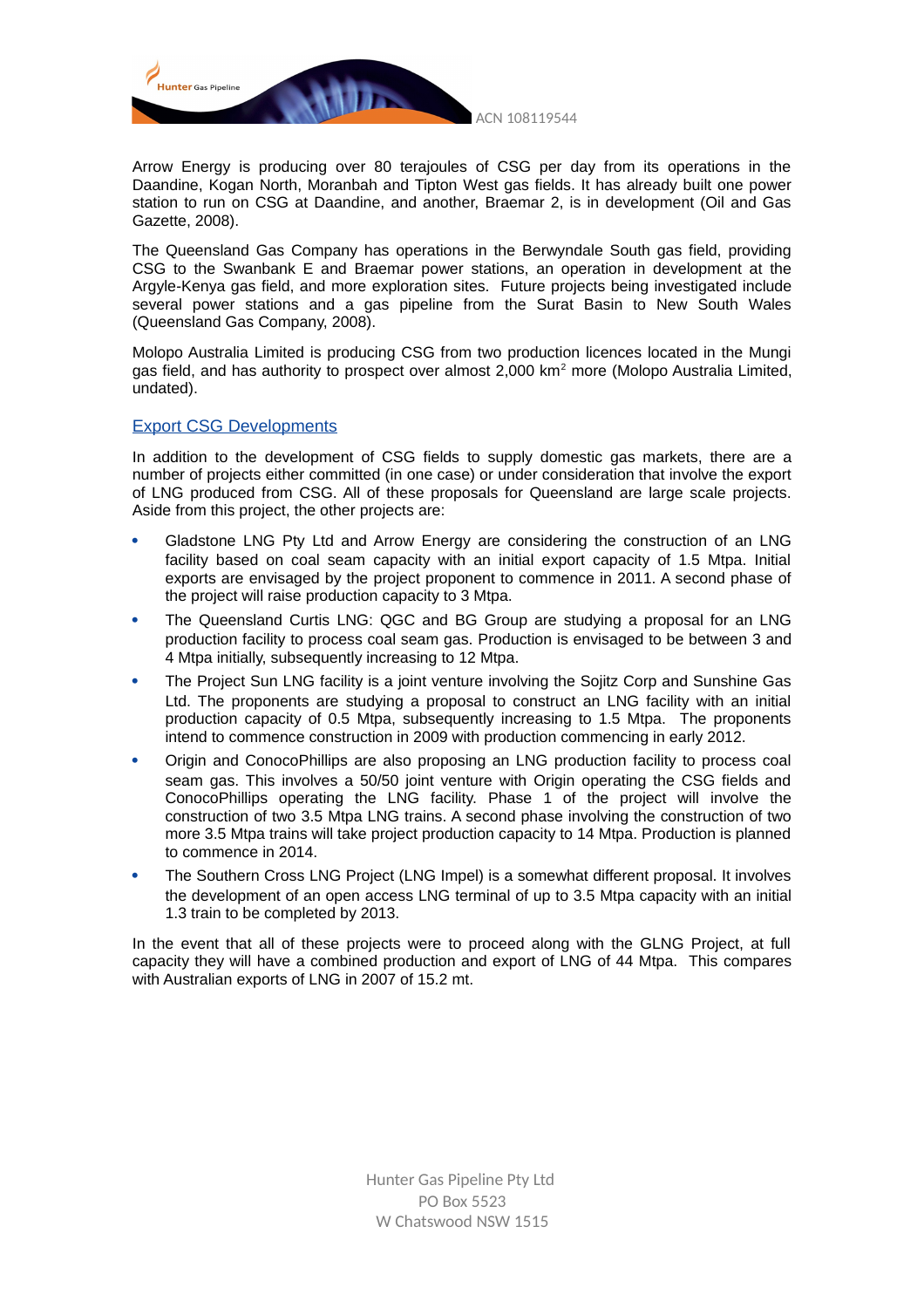

#### *Impact on domestic gas market and prices*

The growing demand for gas has, and is expected to continue to, place upward pressure on domestic gas prices. Eastern Australia domestic gas prices have already increased from around \$2.60/GJ in 2000-01 to around \$3.90/GJ in 2007-08 (VENCorp average spot market price). This is an increase in real terms of 2.7 % per annum. However, there is now considerable debate regarding future increases in the forward price, because of the expected increases in supply from the vast CSG resources in Eastern Australia.

Various market analysts have considered demand<sup>[1](#page-7-0)</sup>, supply and cost factors and have put forward gas price forecasts for Eastern Australia. Forecasts from several of the most recognised market analysts presented in Figure 6.15.4 (Data compiled by Santos). The majority view seems to be that gas prices will increase from the current level of around \$3.50/GJ to between \$4.00/GJ and \$6.00/GJ (ex-field) in the longer term.



Data compiled by Santos.

#### **Figure** Error! No text of specified style in document.**.2Gas Price Projections**

EnergyQuest (2008) state that CSG fields reserves and resource estimates, more than conventional Australian fields, are sensitive to gas price assumptions. Currently proven and probable (2P) reserves in Eastern Australia comprise nearly 20 Tcf, with CSG accounting for approximately 59 % of this reserve. In 2000, CSG accounted for only 3 % of 2P reserves. As

<span id="page-7-0"></span><sup>1</sup> Including demand for power generation and for LNG exports projects, such as Santos' GLNG Project.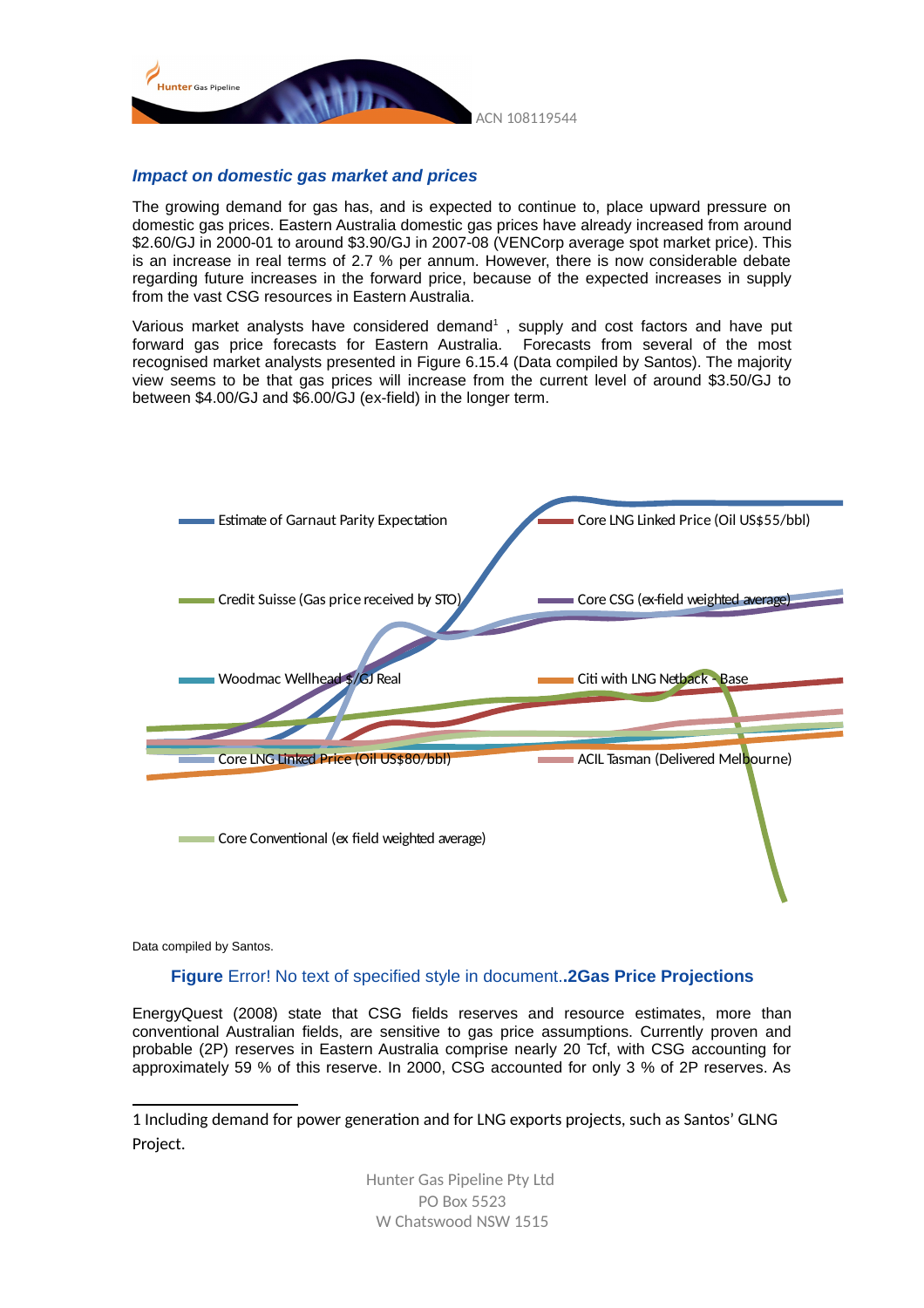

gas prices increase and market opportunities grow, more of Australia's contingent and potential resources will become economic.

The consensus view is that there is likely to be greater than 250 Tcf of gas in place in Eastern Australia (excluding conventional gas). This volume will meet demand for the next approximately 100 years, including LNG, power generation and domestic requirements. At some potential gas price, and with a sufficiently large market, all of the recoverable resource in Eastern Australia will become available. One of the key factors in determining the potential price is the cost at which CSG can be brought online to satisfy the growing demand. Morgan Stanley (2008) estimate that industry-wide operating and development costs for CSG are in the order of \$2.20/GJ to \$2.70/GJ, however as resource quality declines and recovery becomes more difficult, these costs are expected to increase, notwithstanding any technological break throughs.

The project may initially supply domestic gas markets, but it is not diverting gas from local markets to export markets. The project's supply of gas to the domestic market is uncertain at this stage. Options to manage ramp up gas and any gas that is surplus to the requirements of the LNG facility include a range of commercial and technical possibilities. Therefore the project has no direct implications for domestic gas prices. The gas to supply the LNG facility will come from newly developed CSG fields. The amount of gas is very small relative to the identified conventional and CSG fields reserves available to supply the Australian east gas fields. It is therefore unlikely to contribute to a future shortage of gas in the domestic market.

The project's estimated GHG emissions and the proposed mitigation measures are discussed in Section 6.9 of this EIS. This report refers to the economic implications that flow from assumptions regarding the nature of the Carbon Pollution Reduction Scheme.

The Queensland Gas Scheme refers to gas-power level targets for the electricity sector. Depending on how ramp up gas and any gas that is surplus to the requirements of the LNG facility is managed, the project may be able to contribute to government gas power-level targets.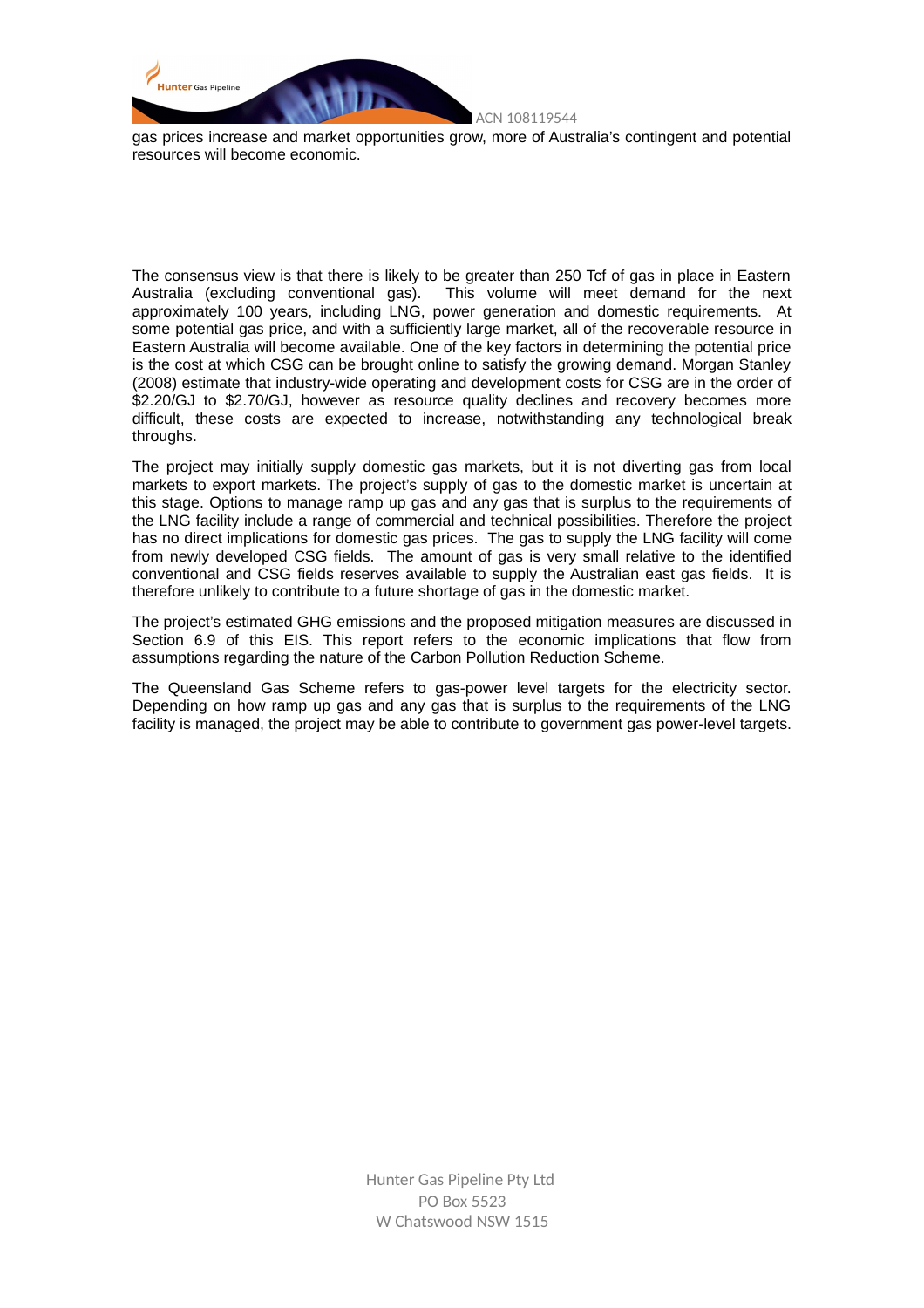

## **Attachment 5**

## "Santos taps outsiders to fill export gas orders"

Santos taps outsiders to fill export ga

MATT CHAMBERS

ENERGY<br>The Santos-led Gladstone LNG<br>export project has been buying emore than half its gas require<br>ments from thrid particles who could otherwise supply tight east<br>could otherwise supply tight east<br>accordation and all and

 $21/4/2017$ The Application tones said 49 per<br>jouks in the fourth quarter of  $Z0$ .<br>
Sands in the fourth quarter of the mach quarter of the mean of east of the periodic state<br>
in the March quarter, up 3 per cent<br>
and equality conduction from the peri